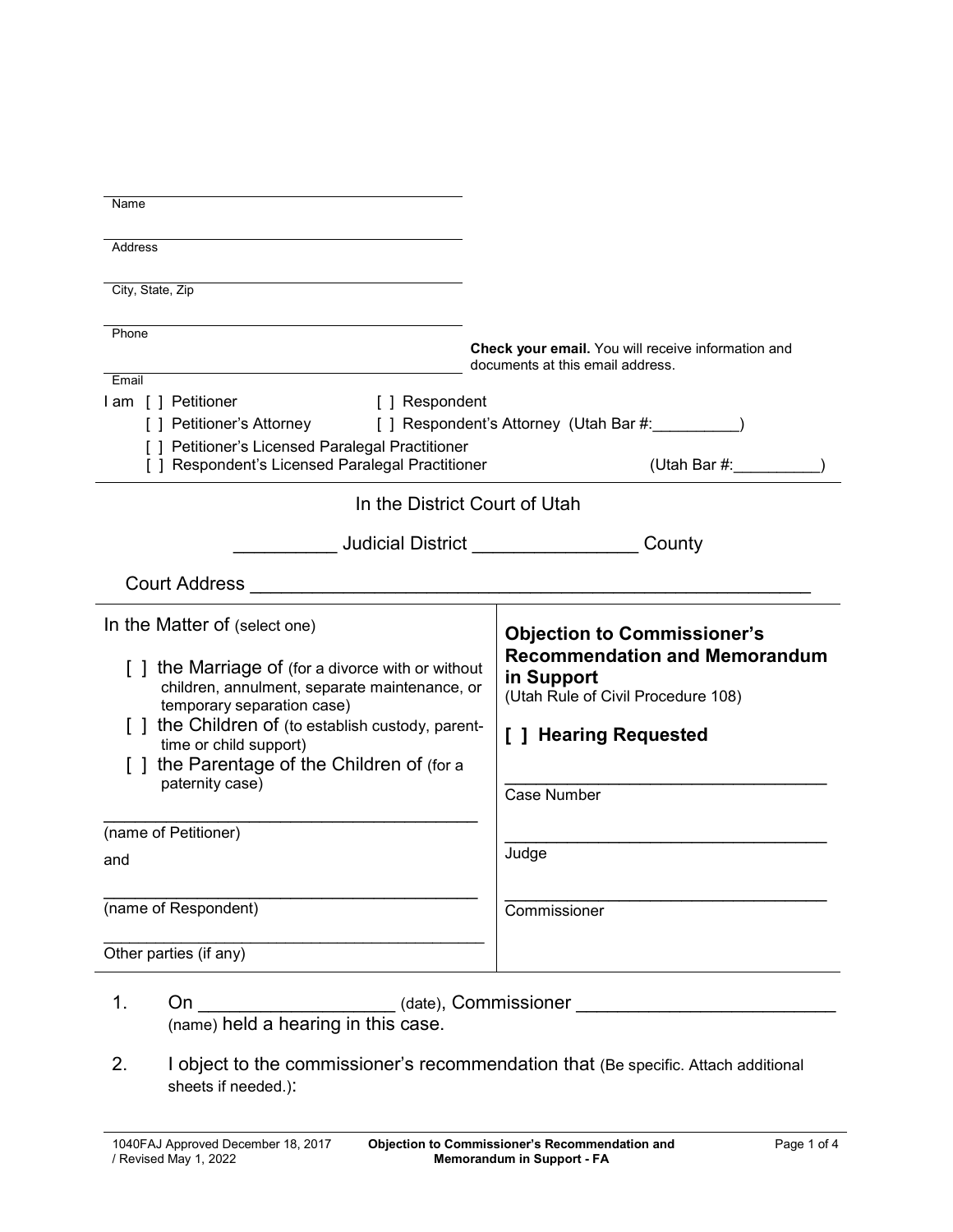I object to the recommendation because (Briefly explain the specific reasons why that recommendation is incorrect. Attach additional sheets if needed.):

I ask the judge to instead make the following order (Write what you think the order should say instead):

3. [ ] I object to the commissioner's recommendation that (If there is no additional objection, leave blank.) (Be specific. Attach additional sheets if needed.):

I object to the recommendation because (Briefly explain the specific reasons why that recommendation is incorrect. Attach additional sheets if needed.):

I ask the judge to instead make the following order (Write what you think the order should say instead):

1040FAJ Approved December 18, 2017 / Revised May 1, 2022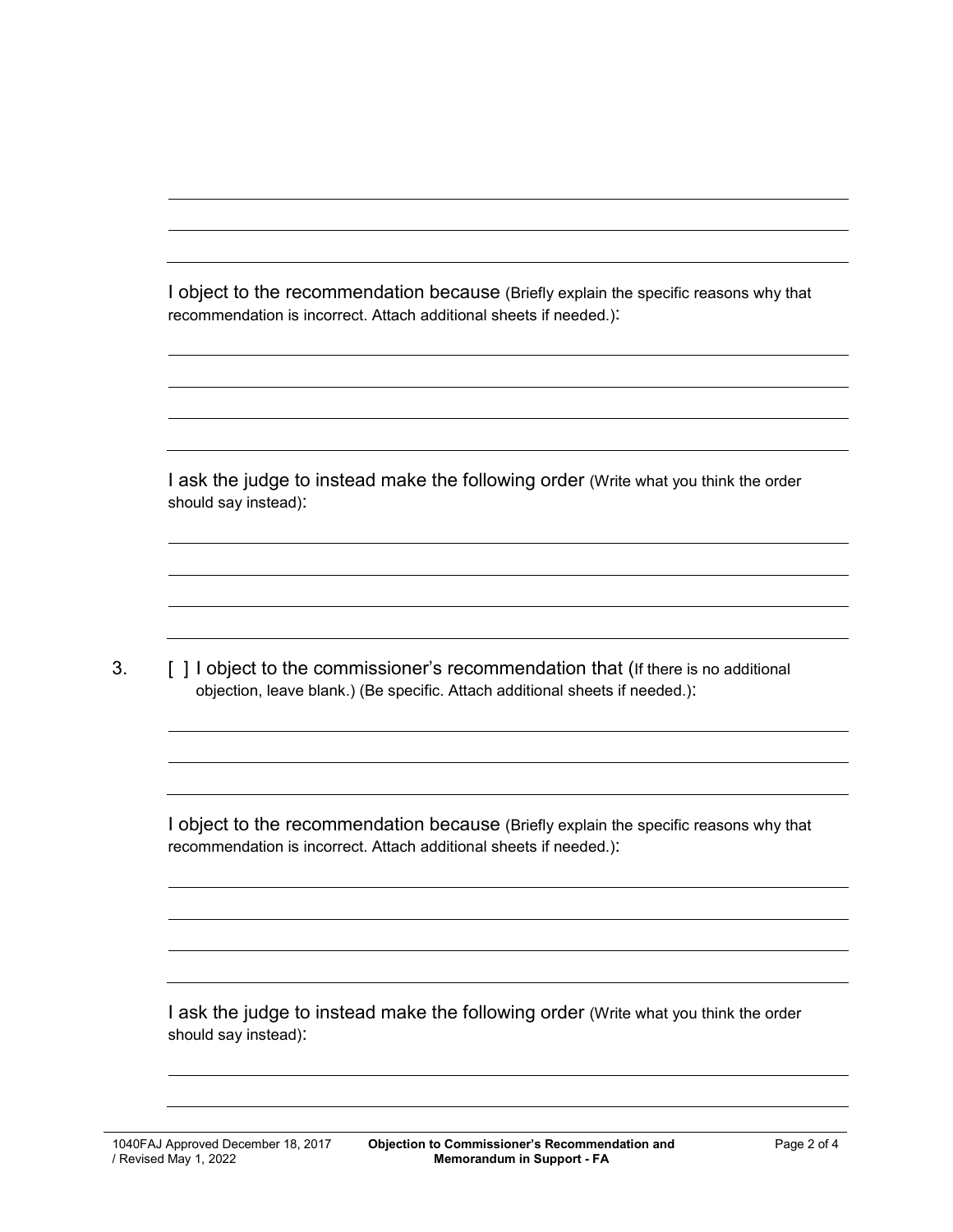If you have more objections, attach additional sheets following the format in 2 and 3 above.

4. [ ] There has been a substantial change of circumstances since the commissioner's recommendation (Required only if you are asking the judge to consider new evidence. Provide an explanation of the substantial change.):

- 5. [ ] I request a hearing.
	- [ ] I do not request a hearing.

## **Plaintiff/Petitioner or Defendant/Respondent**

I declare under criminal penalty under the law of Utah that everything stated in this document is true.

|      |                                                                       | (city, and state or country). |
|------|-----------------------------------------------------------------------|-------------------------------|
| Date |                                                                       |                               |
|      | Attorney or Licensed Paralegal Practitioner of record (if applicable) |                               |
| Date |                                                                       |                               |
|      |                                                                       |                               |